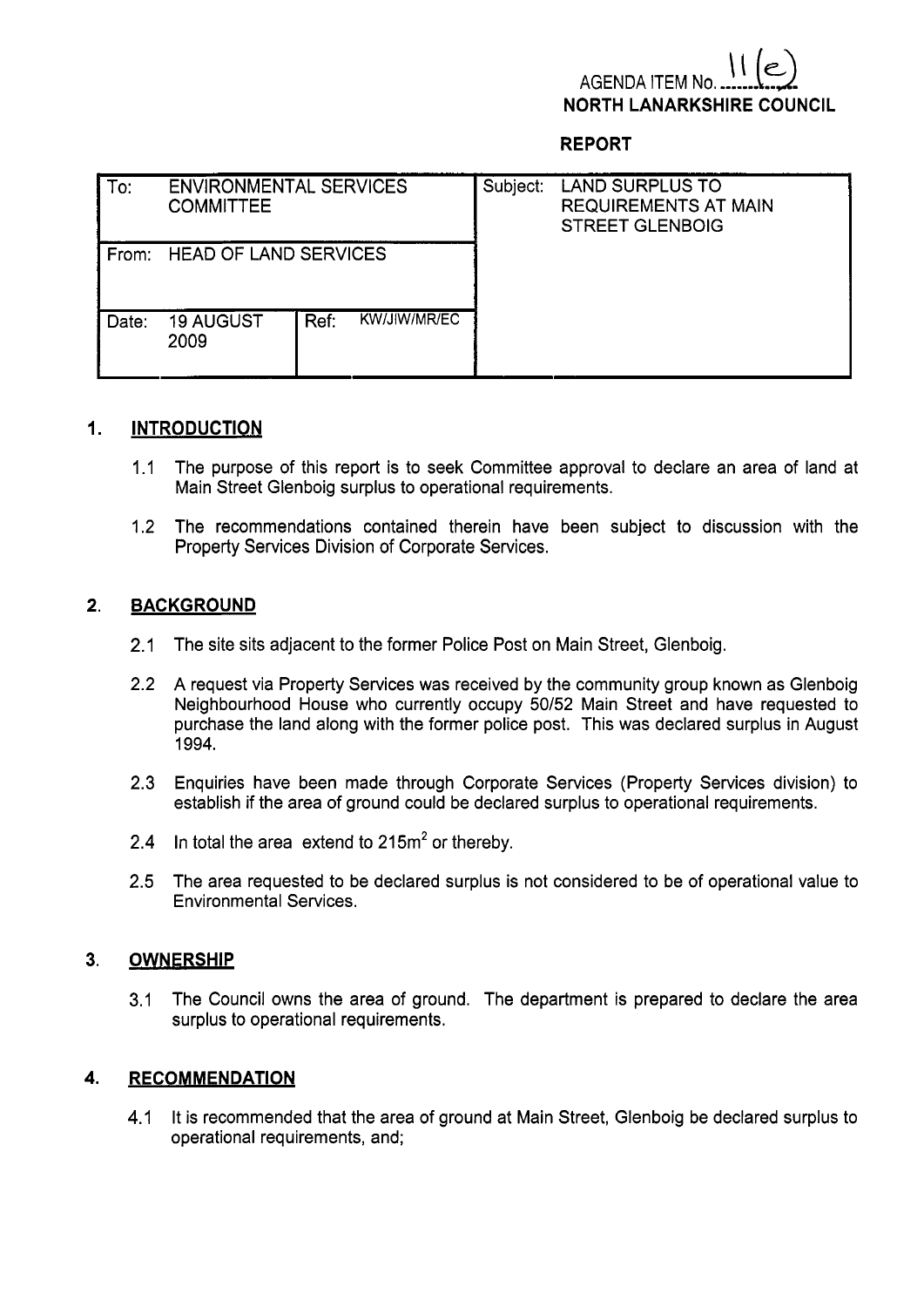**4.2** Otherwise to be referred to the Policy & Resources (Property) Sub-Committee for determination.

**Kenneth Wilson** 

**HEAD OF LAND SERVICES**  Local Government Access to Information Act: Members seeking further information on this report, please contact Kenneth Wilson, Head of Land Services (0141 304 1846).